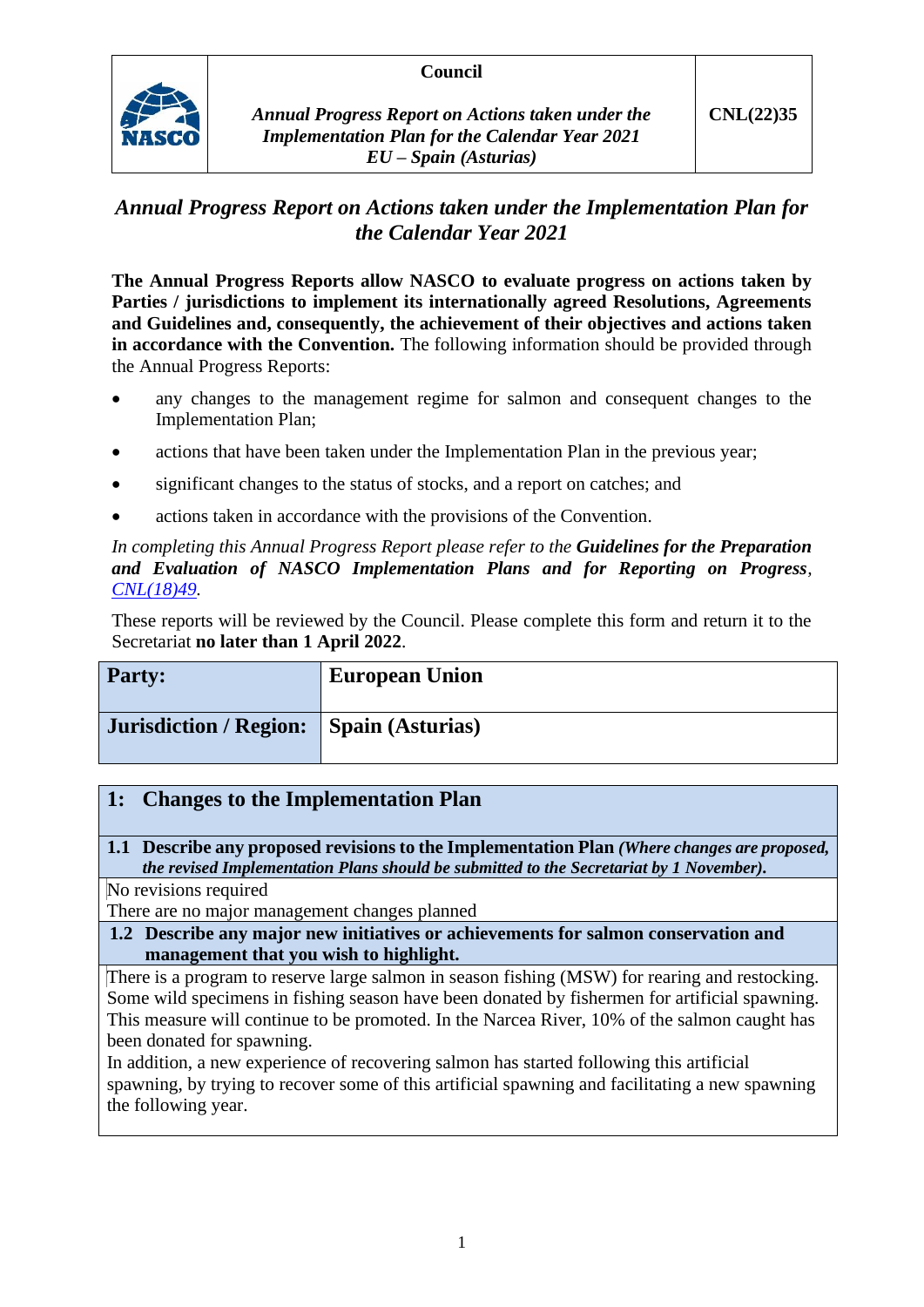## **2: Stock status and catches.**

**2.1 Provide a description of any new factors that may affect the abundance of salmon stocks significantly and, if there has been any significant change in stock status since the development of the Implementation Plan, provide a brief (200 word max) summary of these changes.**

No important changes. New "fishing Cotos" (preserved areas) have been created, in Nalón river, which implies a regulation of maximum daily catches.

| Year   |     |               |  |                | 2010 2011 2012 2013 2014 2015 2016 2017 2018 2019 |     |     |      | 2020 | 2021 |
|--------|-----|---------------|--|----------------|---------------------------------------------------|-----|-----|------|------|------|
| Catch  |     |               |  |                |                                                   |     |     |      |      |      |
| number | 247 | 1045 1301 837 |  | 1210 1094 1138 |                                                   | 498 | 601 | -834 | 858  | 526  |

**2.2 Provide the following information on catches:** *(nominal catch equals reported quantity of salmon caught and retained in tonnes 'round fresh weight' (i.e. weight of whole, ungutted, unfrozen fish) or 'round fresh weight equivalent').*

| (a) provisional nominal   | In-river                                                                     | Estuarine          | Coastal            | Total         |
|---------------------------|------------------------------------------------------------------------------|--------------------|--------------------|---------------|
| catch (which may be       |                                                                              | There are not      | There are not      |               |
| subject to revision) for  | $2,98$ Tn                                                                    | Fishing prohibited | Fishing prohibited | $2,98$ Tn     |
| $2021$ (tonnes)           |                                                                              | in the sea         | in the sea         |               |
| (b) confirmed nominal     | $4,01$ Tn                                                                    | There are not      | There are not      | $4,01$ Tn     |
| catch of salmon for       |                                                                              | Fishing prohibited | Fishing prohibited |               |
| $2020$ (tonnes)           |                                                                              | in the sea         | in the sea         |               |
| (c) estimated unreported  | Very low                                                                     | There are not      | There are not      | There are not |
| catch for 2021 (tonnes)   | Negligible value                                                             |                    |                    |               |
| (d) number and            | There are not oficial data in catch and released. The length of catch-and-   |                    |                    |               |
| percentage of salmon      | release fishing areas is 10% on the Narcea River, 12% on the Sella River and |                    |                    |               |
| caught and released in    | 15% on the Cares River. The number of fishing areas "cotos catch and         |                    |                    |               |
| recreational fisheries in | release" is 10% of the total salmon rivers "cotos".                          |                    |                    |               |
| 2021                      |                                                                              |                    |                    |               |

# **3: Implementation Plan Actions.**

#### **3.1 Provide an update on progress on actions relating to the Management of Salmon Fisheries**  *(section 2.9 of the Implementation Plan).*

*Note: the reports under 'Progress on action to date' should provide a brief overview of each action. For all actions, provide clear and concise quantitative information to demonstrate progress. In circumstances where quantitative information cannot be provided for a particular action because of its nature, a clear rationale must be given for not providing quantitative information and other information should be provided to enable progress with that action to be evaluated. While referring to additional material (e.g. via links to websites) may assist those seeking more detailed information, this will not be evaluated by the Review Group.*

| <b>Action</b> | Description                                  | Increase vigilance to evaluate possible illegal fishing.                                                            |
|---------------|----------------------------------------------|---------------------------------------------------------------------------------------------------------------------|
| F1:           | of action<br>(as submitted<br>in the $IP$ ): | Although it is estimated that undeclared catches are very low, efforts will continue to<br>maintain this situation. |
|               | Expected                                     | Check that illegal fishing does not increase.                                                                       |
|               | outcome                                      |                                                                                                                     |
|               | (as submitted                                |                                                                                                                     |
|               | in the $IP$ ):                               |                                                                                                                     |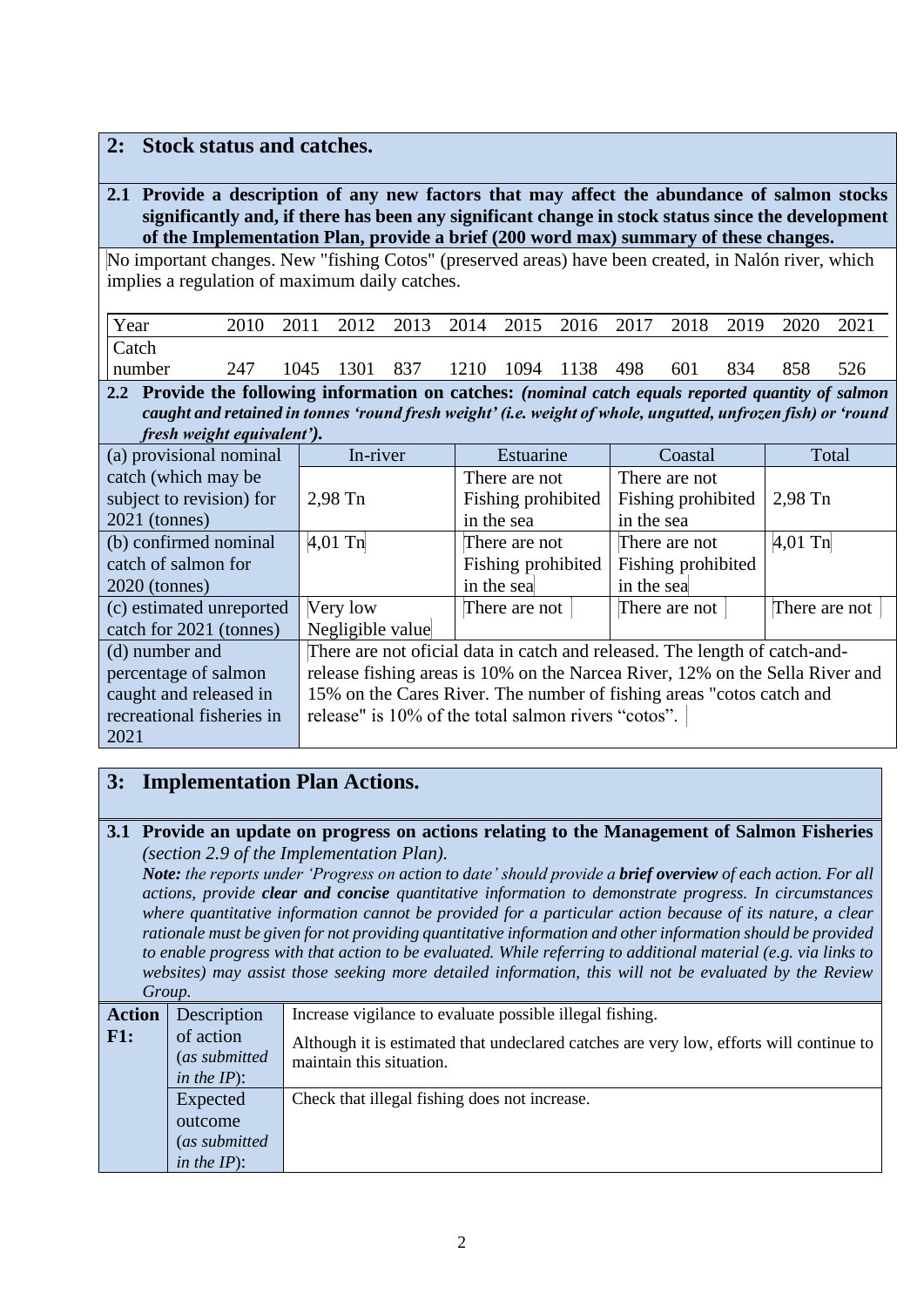|               | Progress on                | In the annual surveillance campaign, no major outbreaks of illegal salmon                  |
|---------------|----------------------------|--------------------------------------------------------------------------------------------|
|               | action to                  | fishing are detected.                                                                      |
|               | date                       | In the fishing period 2021 for salmon, only 5 complaints / year are counted,               |
|               |                            |                                                                                            |
|               | (Provide a                 | related to fishing without payment of fees, but without use of prohibited gear             |
|               | brief overview             | or medium.                                                                                 |
|               | with a                     | Some sporadic illegal fishing actions occur in summer, and this illegal fishing            |
|               | quantitative               |                                                                                            |
|               | measure, or                | only represents 2% of the total legal catches.                                             |
|               |                            |                                                                                            |
|               | other justified            |                                                                                            |
|               | evaluation, of             |                                                                                            |
|               | progress.                  |                                                                                            |
|               | Other                      |                                                                                            |
|               | material (e.g.             |                                                                                            |
|               | website links)             |                                                                                            |
|               | will not be                |                                                                                            |
|               |                            |                                                                                            |
|               | evaluated):                |                                                                                            |
|               | Current                    | Completed                                                                                  |
|               | status of                  |                                                                                            |
|               | action:                    |                                                                                            |
|               |                            |                                                                                            |
|               | If                         | Yes. We have conducted annual monitoring campaigns in fishing preserves.                   |
|               | 'Completed',               |                                                                                            |
|               | has the                    |                                                                                            |
|               | action                     |                                                                                            |
|               |                            |                                                                                            |
|               | achieved its               |                                                                                            |
|               | objective?                 |                                                                                            |
|               |                            |                                                                                            |
|               |                            |                                                                                            |
| <b>Action</b> | Description                | Regulate river catches avoiding overfishing.                                               |
| F2:           | of action                  |                                                                                            |
|               | (as submitted              |                                                                                            |
|               | in the $IP$ ):             |                                                                                            |
|               | Expected                   | The objective is that the annual catches by fishing with death be less than a third (limit |
|               | outcome                    | of 30%) of the total of salmon that enter the rivers annually. In this way, a high         |
|               |                            |                                                                                            |
|               | (as submitted              | percentage of spawning is guaranteed.                                                      |
|               | in the $IP$ :              | Fishing pressure will decrease if the spawning numbers decrease.                           |
|               | Progress on                | The measures undertaken a few years ago reducing periods and quotas and                    |
|               | action to                  | creating refuge areas for breeders, have succeeded in avoiding a regressive                |
|               | date                       |                                                                                            |
|               |                            | trend of populations.                                                                      |
|               | (Provide a                 | Changes with restrictions in the quotas, in the fishing period or in the allowed           |
|               | brief overview             | gear mean a greater difficulty in catching salmon.                                         |
|               | with a                     |                                                                                            |
|               | quantitative               |                                                                                            |
|               | measure, or                |                                                                                            |
|               | other justified            |                                                                                            |
|               | evaluation, of             |                                                                                            |
|               | progress.                  |                                                                                            |
|               | Other                      |                                                                                            |
|               |                            |                                                                                            |
|               | material (e.g.             |                                                                                            |
|               | website links)             |                                                                                            |
|               | will not be<br>evaluated): |                                                                                            |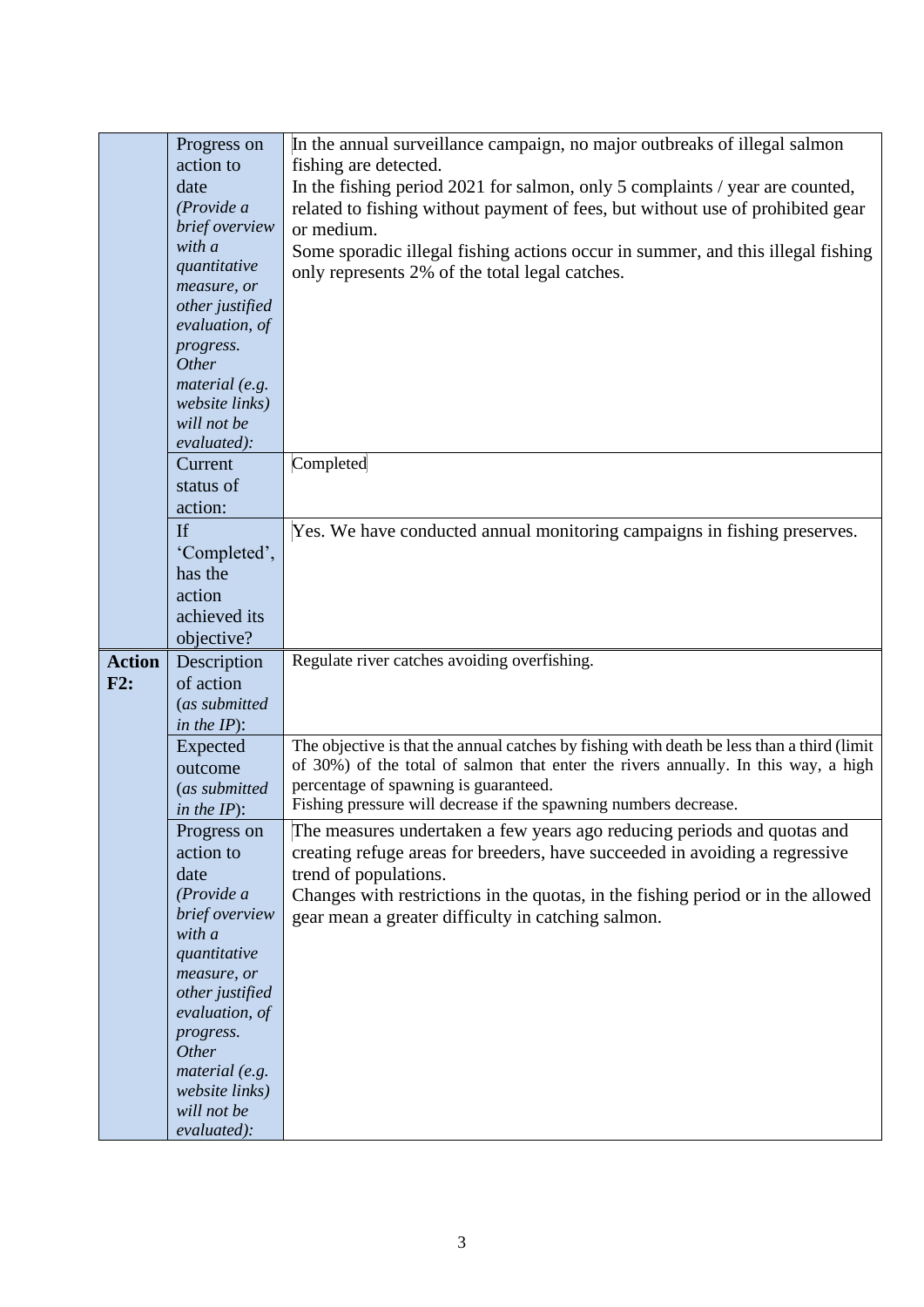|                                                                                                                                                                                                                                                                                                                                                                                                                                                                                                                                                                                                                           | Current<br>status of<br>action:                                                                                                                                                                                                               | Completed                                                                                                                                                                                                                                                                                                                                                                                                                                                                                                                                                                                                                                                                                                                                                                                                                                                                                                                 |
|---------------------------------------------------------------------------------------------------------------------------------------------------------------------------------------------------------------------------------------------------------------------------------------------------------------------------------------------------------------------------------------------------------------------------------------------------------------------------------------------------------------------------------------------------------------------------------------------------------------------------|-----------------------------------------------------------------------------------------------------------------------------------------------------------------------------------------------------------------------------------------------|---------------------------------------------------------------------------------------------------------------------------------------------------------------------------------------------------------------------------------------------------------------------------------------------------------------------------------------------------------------------------------------------------------------------------------------------------------------------------------------------------------------------------------------------------------------------------------------------------------------------------------------------------------------------------------------------------------------------------------------------------------------------------------------------------------------------------------------------------------------------------------------------------------------------------|
| If<br>Captures with death have stabilized<br>The census data of breeders in autumn maintain an almost stable trend. In<br>'Completed',<br>2021 the number of female spawning was smaller, but the average size of<br>has the<br>these female individuals was bigger with respect of 2SW.<br>action<br>achieved its<br>objective?<br>The data show that on average fishing affects less than a quarter of the<br>population that enters the river until autumn in the three main rivers (Sella,<br>Narcea and Cares) and that it is less than 5% in the Esva river, where fishing<br>catches are very low in recent years. |                                                                                                                                                                                                                                               |                                                                                                                                                                                                                                                                                                                                                                                                                                                                                                                                                                                                                                                                                                                                                                                                                                                                                                                           |
| <b>Action</b><br><b>F3:</b>                                                                                                                                                                                                                                                                                                                                                                                                                                                                                                                                                                                               | Description<br>of action<br>(as submitted<br>in the $IP$ :                                                                                                                                                                                    | Perform annual censuses and counter in capture traps broodstock salmon to estimate<br>their number against fishing. This data allows to calculate a conservation limit.<br>An special running monitoring in Sella river.                                                                                                                                                                                                                                                                                                                                                                                                                                                                                                                                                                                                                                                                                                  |
|                                                                                                                                                                                                                                                                                                                                                                                                                                                                                                                                                                                                                           | Expected<br>outcome<br>(as submitted<br>in the $IP$ ):                                                                                                                                                                                        | Increase knowledge for data on conservation limit: Get information: Data, diversity<br>of stock, weigth, age.                                                                                                                                                                                                                                                                                                                                                                                                                                                                                                                                                                                                                                                                                                                                                                                                             |
|                                                                                                                                                                                                                                                                                                                                                                                                                                                                                                                                                                                                                           | Progress on<br>action to<br>date<br>(Provide a<br>brief overview<br>with a<br>quantitative<br>measure, or<br>other justified<br>evaluation, of<br>progress.<br><b>Other</b><br>material (e.g.<br>website links)<br>will not be<br>evaluated): | An annual series of catch and adult breeders in the Sella River has continued.<br>Annual data from the autumn census, step counts per scale and counter are<br>still being obtained (Sella river in Caño)<br>Sella River: salmon number in fisheries / breeding salmon number in pools: census<br>after fishing<br>$\square$ N <sup>o</sup> salmon<br>2500<br>catches in fluvial<br>fisheries (May-<br>July)<br>2000<br>248<br>484<br><b>■ Stimated</b><br>1500<br>breeding salmon<br>416<br>(counter+visual<br>319<br>148<br>1000<br>census)<br>392<br>225<br>631<br>203<br>150<br>500<br>□ Total Census by<br>diving Sept-Oct<br>340<br>2011<br>2013<br>2014<br>2015<br>2016<br>2017<br>2018<br>2012<br>2019<br>2020<br>2021<br>2010<br>The data show that on average fishing affects less than a quarter of the<br>population that enters the river until autumn in the three main rivers (Sella,<br>Narcea and Cares) |
|                                                                                                                                                                                                                                                                                                                                                                                                                                                                                                                                                                                                                           | Current<br>status of<br>action:<br>If                                                                                                                                                                                                         | Completed<br>It is checked based on catch data and breeder censuses that the population is                                                                                                                                                                                                                                                                                                                                                                                                                                                                                                                                                                                                                                                                                                                                                                                                                                |
|                                                                                                                                                                                                                                                                                                                                                                                                                                                                                                                                                                                                                           | 'Completed',<br>has the<br>action<br>achieved its<br>objective?                                                                                                                                                                               | sustainable                                                                                                                                                                                                                                                                                                                                                                                                                                                                                                                                                                                                                                                                                                                                                                                                                                                                                                               |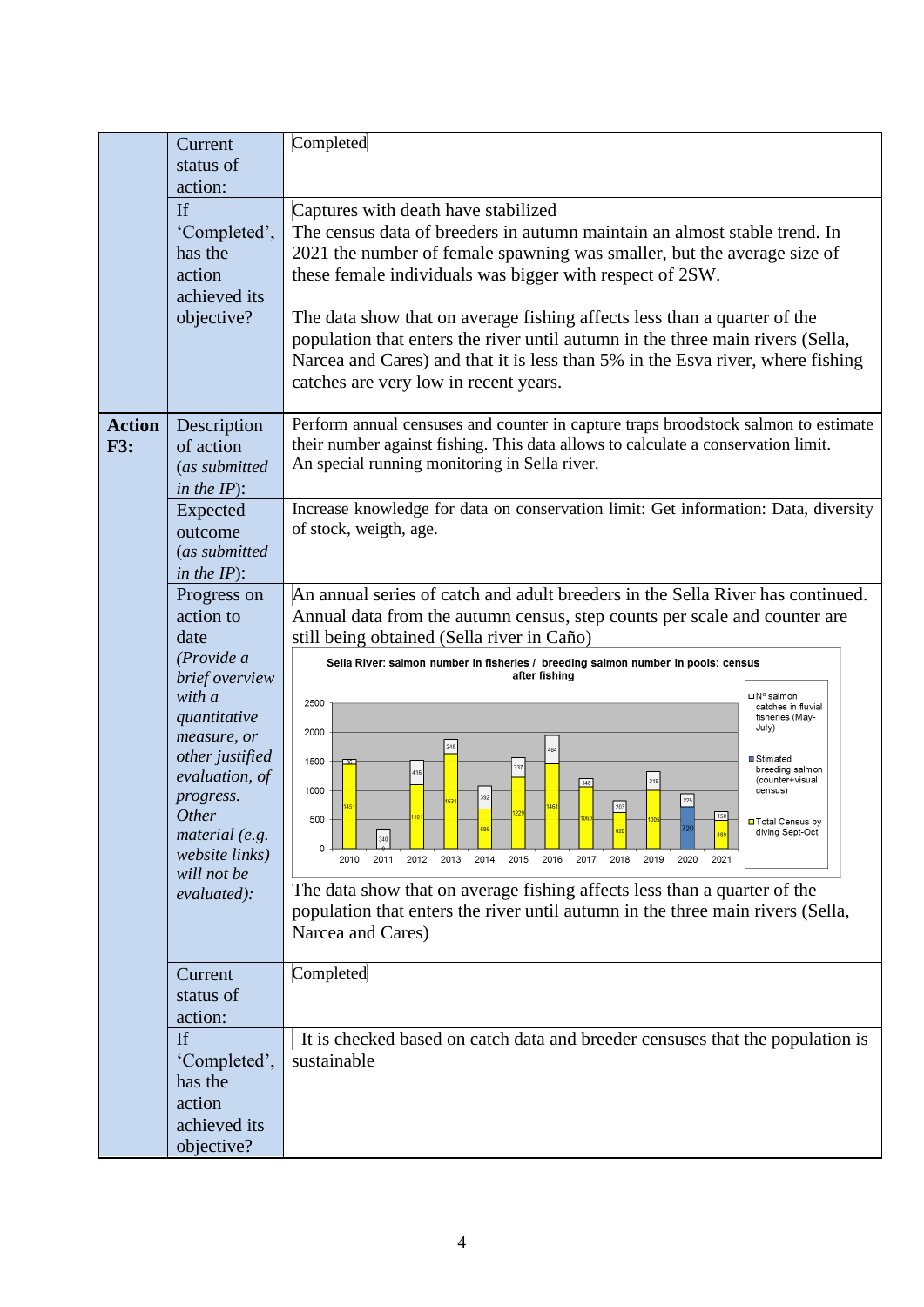| <b>Action</b> | Description                      | Reinforce populations with repopulations of salmon fry.                    |
|---------------|----------------------------------|----------------------------------------------------------------------------|
| F4:           | of action                        |                                                                            |
|               | (as submitted                    |                                                                            |
|               | in the $IP$ :                    |                                                                            |
|               | Expected                         | Restocking programmes with native fish in Asturias: 300,000 restocked parr |
|               | outcome                          |                                                                            |
|               | (as submitted                    |                                                                            |
|               | in the $IP$ :                    |                                                                            |
|               | Progress on                      | Restocking programmes: In 2021 it has been restocked with 504,000 parr of  |
|               | action to                        | which 121,000 have been marked with a adipose clip.                        |
|               | date                             | The marking results suggest that the repopulations have strengthened the   |
|               | (Provide a                       | populations by 15-20%                                                      |
|               | brief overview                   |                                                                            |
|               | with a                           |                                                                            |
|               | quantitative                     |                                                                            |
|               | measure, or                      |                                                                            |
|               | other justified                  |                                                                            |
|               | evaluation, of                   |                                                                            |
|               | progress.                        |                                                                            |
|               | Other                            |                                                                            |
|               | material (e.g.<br>website links) |                                                                            |
|               | will not be                      |                                                                            |
|               | evaluated):                      |                                                                            |
|               | Current                          | Completed                                                                  |
|               | status of                        |                                                                            |
|               | action:                          |                                                                            |
|               | <b>If</b>                        | Yes                                                                        |
|               | 'Completed',                     |                                                                            |
|               | has the                          |                                                                            |
|               | action                           |                                                                            |
|               | achieved its                     |                                                                            |
|               | objective?                       |                                                                            |

#### **3.2 Provide an update on progress on actions relating to Habitat Protection and Restoration**  *(section 3.5 of the Implementation Plan).*

*Note: the reports under 'Progress on action to date' should provide a brief overview of each action. For all actions, provide clear and concise quantitative information to demonstrate progress. In circumstances where quantitative information cannot be provided for a particular action because of its nature, a clear rationale must be given for not providing quantitative information and other information should be provided to enable progress with that action to be evaluated. While referring to additional material (e.g. via links to websites) may assist those seeking more detailed information, this will not be evaluated by the Review Group.*

| <b>Action</b><br>H1: | Description of action<br>(as submitted in the $IP$ ): | Program of cleaning and annual maintenance of the scales in dams<br>(fish steps in hydroelectric plants) and obstacles to the ski lift of the<br>salmon. |
|----------------------|-------------------------------------------------------|----------------------------------------------------------------------------------------------------------------------------------------------------------|
|                      | Expected outcome<br>(as submitted in the $IP$ ):      | Increase accessibility and nursery habitats for juveniles.                                                                                               |
|                      | Progress on action to<br>date                         | Cleaning actions have been carried out on all the scales of the<br>Sella, Narcea, Esva and Cares rivers.                                                 |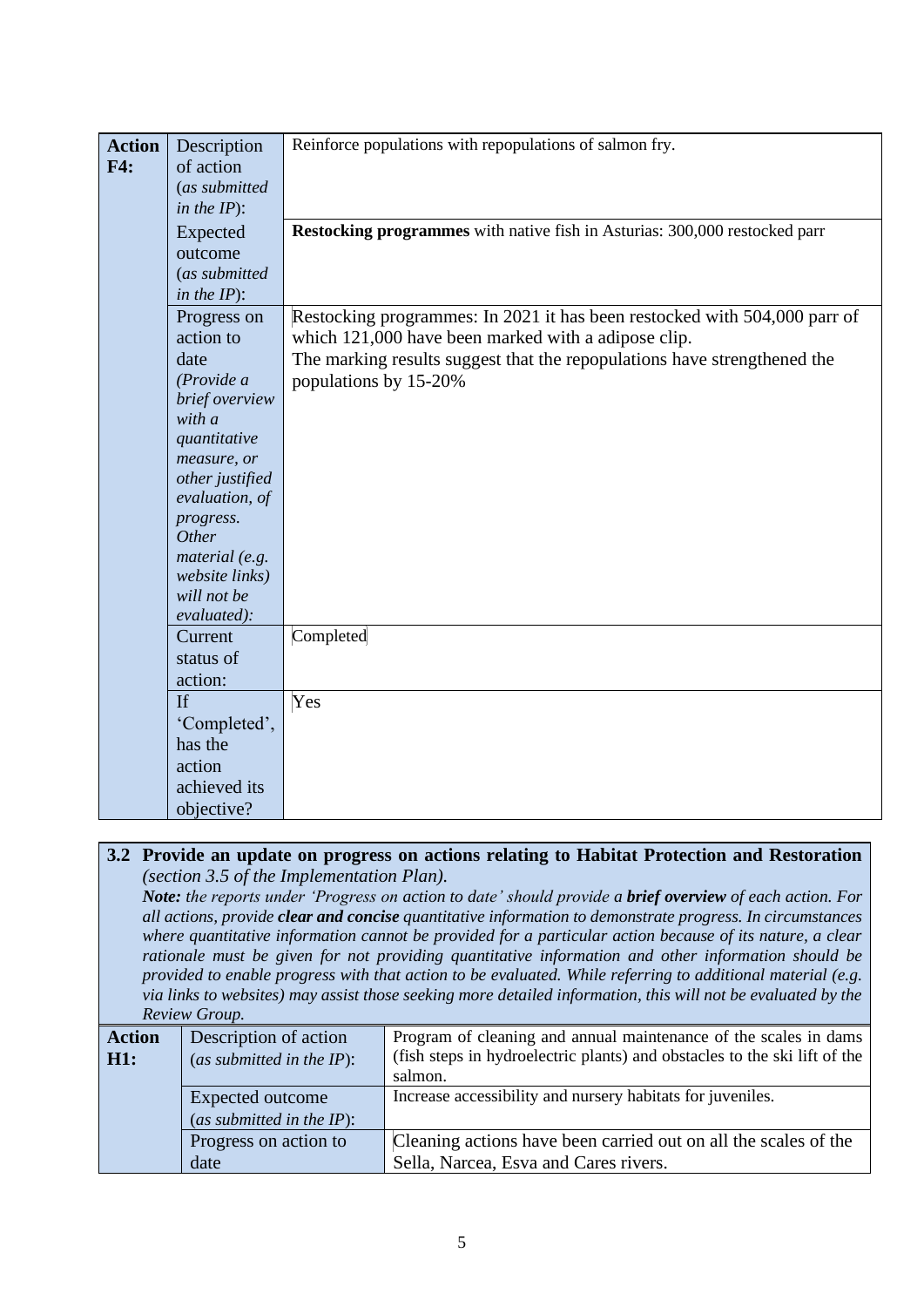|                      | (Provide a brief overview<br>with a quantitative<br>measure, or other justified<br>evaluation, of progress.<br>Other material (e.g.<br>website links) will not be<br>evaluated):<br>Current status of action:<br>If 'Completed', has the<br>action achieved its<br>objective?                                                      | Completed<br>Yes. Adult salmon have been able to access spawn areas                                                                                                                                                                                                                                                    |
|----------------------|------------------------------------------------------------------------------------------------------------------------------------------------------------------------------------------------------------------------------------------------------------------------------------------------------------------------------------|------------------------------------------------------------------------------------------------------------------------------------------------------------------------------------------------------------------------------------------------------------------------------------------------------------------------|
| <b>Action</b><br>H2: | Description of action<br>(as submitted in the IP):<br><b>Expected outcome</b><br>(as submitted in the $IP$ ):<br>Progress on action to<br>date<br>(Provide a brief overview<br>with a quantitative<br>measure, or other justified<br>evaluation, of progress.<br>Other material (e.g.<br>website links) will not be<br>evaluated): | Controls of predators as Phalacrocorax carbo are performed.<br>Increase knowledge about the problem of predation, which is difficult<br>to solve.<br>Obtaining information and decrease the presence of cormoran in<br>salmon rivers.<br>Controls of Phalacrocorax carbo are performed several rivers,<br>not at coast |
|                      | Current status of action:<br>If 'Completed', has the<br>action achieved its<br>objective?                                                                                                                                                                                                                                          | Completed<br>Yes                                                                                                                                                                                                                                                                                                       |

### **3.3 Provide an update on progress on actions relating to Aquaculture, Introductions and Transfers and Transgenics** *(section 4.11 of the Implementation Plan).*

*Note: the reports under 'Progress on action to date' should provide a brief overview of each action. For all actions, provide clear and concise quantitative information to demonstrate progress. In circumstances where quantitative information cannot be provided for a particular action because of its nature, a clear rationale must be given for not providing quantitative information and other information should be provided to enable progress with that action to be evaluated. While referring to additional material (e.g. via links to websites) may assist those seeking more detailed information, this will not be evaluated by the Review Group.*

| <b>Action</b><br>A1: | Description of action<br>(as submitted in the $IP$ ):                             | Aquaculture is not carried out, except for restocking. There are no<br>transgenics.                                                                         |
|----------------------|-----------------------------------------------------------------------------------|-------------------------------------------------------------------------------------------------------------------------------------------------------------|
|                      |                                                                                   | In restocking, genetic diversity is guaranteed in spawning and<br>fertilization tasks. The spawning salmon are wild and come from the<br>river environment. |
|                      | Expected outcome<br>(as submitted in the $IP$ ):                                  | Continue with restocking programs and marking.                                                                                                              |
|                      | Progress on action to<br>date<br>(Provide a brief overview<br>with a quantitative | The spawning salmon for restocking are wild and come from<br>the river environment.                                                                         |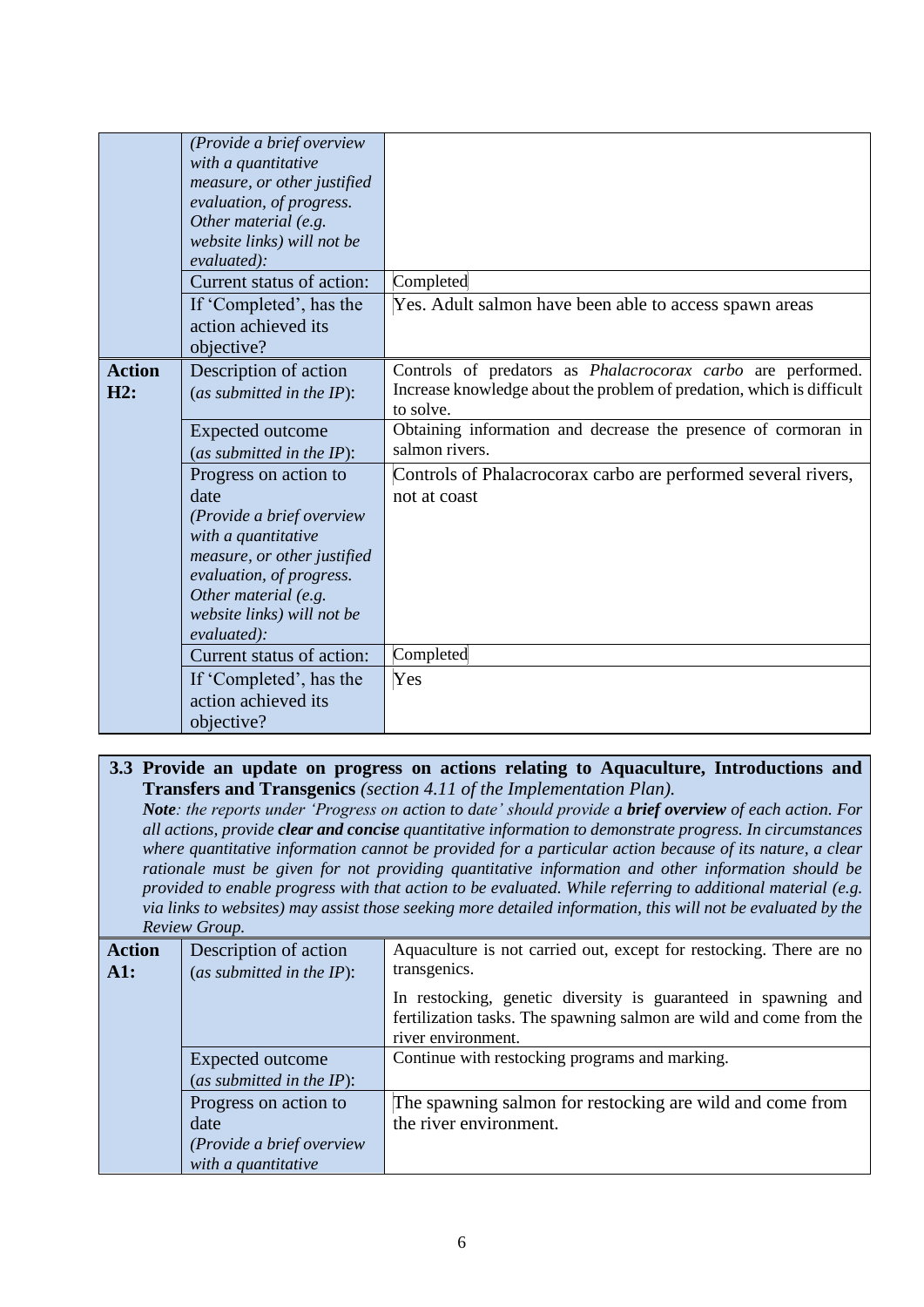|                      | measure, or other justified<br>evaluation, of progress.<br>Other material (e.g.<br>website links) will not be<br>evaluated):<br>Current status of action:<br>If 'Completed', has the | Completed<br>Yes |
|----------------------|--------------------------------------------------------------------------------------------------------------------------------------------------------------------------------------|------------------|
|                      | action achieved its<br>objective?                                                                                                                                                    |                  |
| <b>Action</b><br>A2: | Description of action<br>(as submitted in the IP):                                                                                                                                   |                  |
|                      | <b>Expected outcome</b><br>(as submitted in the IP):                                                                                                                                 |                  |
|                      | Progress on action to<br>date<br>(Provide a brief overview<br>with a quantitative<br>measure, or other justified                                                                     |                  |
|                      | evaluation, of progress.<br>Other material (e.g.<br>website links) will not be<br>evaluated):                                                                                        |                  |
|                      | Current status of action:                                                                                                                                                            | Choose an item.  |
|                      | If 'Completed', has the<br>action achieved its<br>objective?                                                                                                                         |                  |

## **4: Additional information required under the Convention**

4.1 Details of any laws, regulations and programmes that have been adopted or repealed since the last notification.

There are no big changes. The annual regulation for salmon fishing includes a prohibition in certain periods of some fishing gear to reduce extraction.

4.2 Details of any new commitments concerning the adoption or maintenance in force for specified periods of time of conservation, restoration, and other management measures.

New "fishing Cotos" have been created, which implies a regulation of maximum daily catches.

4.3 Details of any new actions to prohibit fishing for salmon beyond 12 nautical miles.

Salmon fishing is prohibited beyond 12 nautical miles. Also in estuaries and coast. It is only allowed in rivers with a rod.

4.4 Details of any new actions to invite the attention of States not party to the Convention to matters relating to the activities of its vessels which could adversely affect salmon stocks subject to the Convention.

It would be important to monitor issues of marketing of salmon caught in the sea.

4.5 Details of any actions taken to implement regulatory measures under Article 13 of the Convention including imposition of adequate penalties for violations.

Not precise

**North American Commission Members only:**